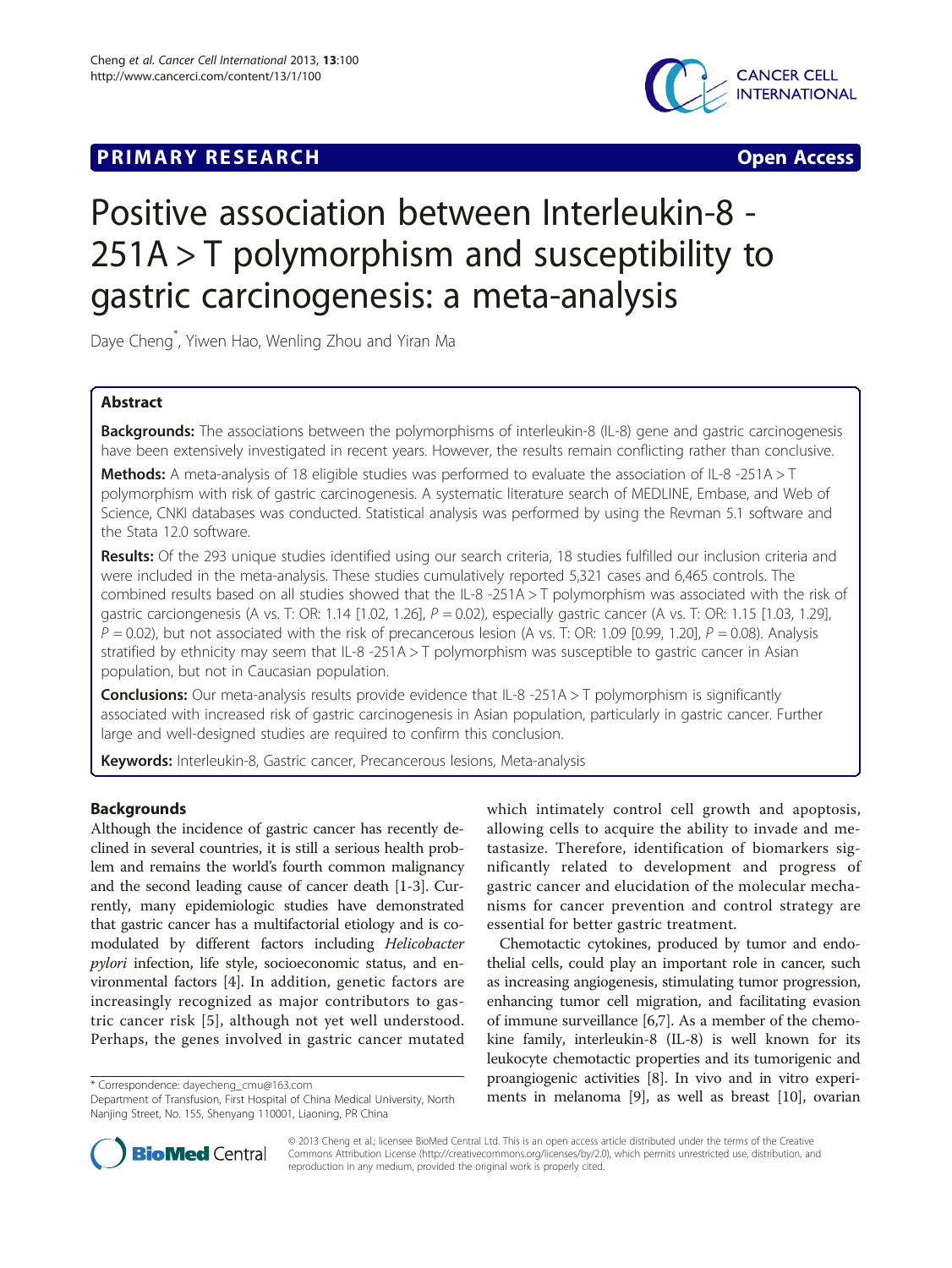[[11](#page-7-0)], prostate [[12\]](#page-7-0), endometrial [[13\]](#page-7-0), and colon cancer [[14](#page-7-0)] have shown a direct correlation between IL-8 levels and tumor progression [[8\]](#page-7-0). Moreover, it has been reported that expression of IL-8 in gastric cancer specimens was significantly higher than in corresponding normal gastric mucosa [\[15\]](#page-7-0), and is associated with adhesion, migration and invasion in gastric cancer [[15](#page-7-0)]. Therefore, it is reasonable to deduce that IL-8 plays a certain role in the formation and progression of gastric tumor.

IL-8 gene, which is located on chromosome 4q12-21, contains four exons and three introns, and exhibits functional polymorphisms, fifteen of which have been characterized [[16](#page-7-0)]. Among these polymorphisms the presence of IL-8-251  $A > T$  in the promoter region exerts the greatest influence on IL-8 production and is associated with the risk of prostate [[17\]](#page-7-0), breast [[18](#page-7-0)], oral [\[19\]](#page-7-0), colorectal cancer [[20\]](#page-7-0) and Kaposi's sarcoma [[21](#page-7-0)]. To better understand this issue, we performed an updated systemic review and meta-analysis of all eligible case–control studies to provide insights into the association between IL-8 -251A > T polymorphism and susceptibility to gastric carcinogenesis, which may promote our understanding of the exact role of IL-8 gene in the etiology of gastric cancer.

## Results

## Search results

Of the 293 unique studies identified using our search criteria, 18 case–control studies fulfilled our inclusion criteria and were included in the meta-analysis [\[22](#page-7-0)[-39](#page-8-0)]. These studies cumulatively reported 5,321 cases and 6,465 controls. The publication year of involved studies ranged from 2004 to 2012. Detailed search steps were described in Figure 1.



### The characteristics of included studies

The main features of the studies included in the metaanalysis were shown in Table [1.](#page-2-0) Among these studies, six studies were performed in Caucasian populations [[22](#page-7-0)-[25](#page-8-0),[31,32\]](#page-8-0), eleven studies in Asian populations [[26](#page-8-0)-[29](#page-8-0),[33](#page-8-0)-[35,37-39\]](#page-8-0), and one study in mixed population [[36\]](#page-8-0). Ten studies used hospital-based controls, while the other eight studies used population-based controls (community populations). Most studies indicate that the distribution of genotypes in controls was consistent with Hardy–Weinberg equilibrium (HWE), and the subjects of controls were matched for age and gender. All cases were confirmed histologically or pathologically.

## Quantitative data synthesis

Table [2](#page-3-0) showed the summary odds ratio (OR) relating IL-8-251 A > T to gastric carcinogenesis risk based on 5,321 cases and 6,465 controls in all 18 studies.

## Overall analysis

Eighteen studies involved the correlations between IL-8- 251  $A > T$  polymorphism and gastric carcinogenesis. The heterogeneity obviously existed under most genetic models, which might be a result of the difference in ethnicity, country, source of controls and genotype methods, so random effects model was conducted to pool the results. By allelic comparison, A-allele genotypes were associated with gastric carcinogenesis, with a pooled OR of 1.14 (95% CI: 1.02–1.26,  $P = 0.02$ ) (Figure [2](#page-4-0)). There were also significant associations in the recessive model  $(AA + AT)$ versus TT) (OR = 1.18, 95% CI: 1.02–1.36,  $P = 0.03$ ), and homozygous comparison (AA versus TT) (OR = 1.26, 95% CI: 1.02–1.57,  $P = 0.04$ ), respectively, but not in the dominant model (AA vs AT + TT) (OR = 1.17, 95% CI =  $0.98-$ 1.38,  $P = 0.07$ ) and the heterozygous comparison (AT versus TT)  $(OR = 1.14, 95\% \text{ CI: } 1.00-1.31, P = 0.05)$ (Table [2\)](#page-3-0). In the stratified analysis by ethnicity, we found that gastric carcinogenesis risk was significant increased in Asian population under allele comparison  $(OR = 1.20, 95\% \text{ CI: } 1.06-1.36, P < 0.05)$ , dominant model (OR = 1.28, 95% CI: 1.02–1.61,  $P = 0.04$ ), recessive model (OR = 1.26, 95% CI: 1.08–1.47,  $P < 0.01$ ), homozygous comparison (OR = 1.40, 95% CI: 1.08–1.83,  $P = 0.01$ , and heterozygous comparison (OR = 1.21, 95% CI: 1.09–1.35, P < 0.01). However, no significant association between this polymorphisms and gastric carcinogenesis risk was observed in all comparison models in Caucasians population (Table [2\)](#page-3-0).

#### Subgroup analysis

In the subgroup analysis, we evaluated the significance in patients with gastric cancer or precancerous lesion, respectively. In the gastric cancer group, we found that individuals with A-allele had significantly higher gastric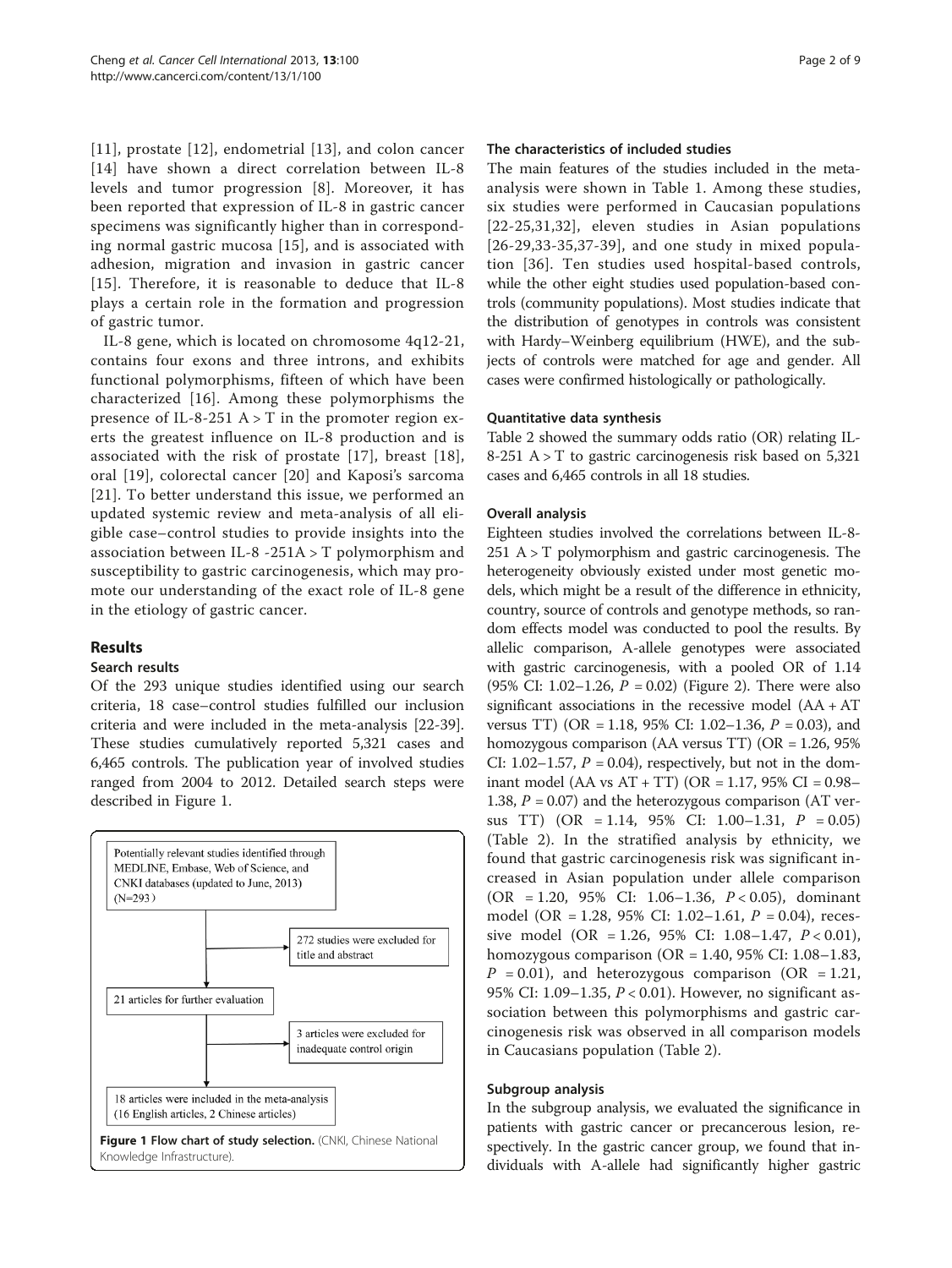| <b>Studies</b> | Year | Country  | <b>Ethnicity</b> | Source of controls | <b>Number of controls</b> | Number of case | Genotyping method        | <b>HWE</b> |
|----------------|------|----------|------------------|--------------------|---------------------------|----------------|--------------------------|------------|
| Burada F       | 2012 | Romanian | Caucasian        | HB                 | 242                       | 105            | Real-time PCR            | 0.386      |
| Canedo P       | 2007 | Portugal | Caucasian        | PB                 | 693                       | 401            | Tagman                   | 0.460      |
| Crusius JB     | 2008 | European | Caucasian        | HB                 | 1139                      | 428            | Real-time PCR            | 0.706      |
| Kamangar F     | 2006 | Finland  | Caucasian        | PB                 | 207                       | 112            | Taqman                   | 0.055      |
| Kang JM        | 2009 | Korea    | Asian            | <b>HB</b>          | 322                       | 645            | <b>RFLP</b>              | 0.226      |
| Lee WP         | 2005 | Taiwan   | Asian            | HB                 | 308                       | 461            | <b>RFLP</b>              | 0.143      |
| Liu J          | 2009 | China    | Asian            | HB                 | 137                       | 417            | Taqman                   | 0.145      |
| Lu W           | 2005 | China    | Asian            | PB                 | 300                       | 250            | <b>DHPLC</b>             | 0.516      |
| Ohyauchi M     | 2005 | Japan    | Asian            | PB                 | 346                       | 212            | Direct sequence analysis | 0.549      |
| Savage SA      | 2004 | Poland   | Caucasian        | PB                 | 429                       | 88             | SBE                      | 0.885      |
| Savage SA      | 2006 | Poland   | Caucasian        | PB                 | 428                       | 287            | Tagman or MGB Eclipse    | 0.391      |
| Shirai K       | 2005 | Japan    | Asians           | <b>HB</b>          | 468                       | 181            | <b>RFLP</b>              | 0.830      |
| Song B         | 2010 | China    | Asian            | <b>HB</b>          | 190                       | 208            | <b>RFLP</b>              | 0.389      |
| Taguchi A      | 2005 | Japan    | Asian            | <b>HB</b>          | 252                       | 611            | RFLP                     | 0.994      |
| Vinagre RM     | 2011 | Brazil   | Mixed            | HB                 | 103                       | 102            | <b>RFLP</b>              | 0.151      |
| Ye BD          | 2009 | Korea    | Asian            | HB                 | 206                       | 399            | <b>RFLP</b>              | 0.553      |
| Zeng ZR        | 2005 | China    | Asian            | PB                 | 196                       | 206            | PCR-RDB                  | 0.022      |
| Zhang LW       | 2010 | China    | Asian            | PB                 | 504                       | 519            | PCR-RFLP                 | 0.754      |

<span id="page-2-0"></span>Table 1 Baseline characteristics of the 18 eligible studies for the analysis of IL-8-251 A > T polymorphism

PB, population-based controls; HB, hospital-based controls. HWE, Hardy-Weinberg equilibrium. PCR, polymerase chain reaction; RFLP, restriction fragment length polymorphism; SBE, single base extension; PCR-RDB, polymerase chain reaction- reverse dot blot.

cancer risks (OR = 1.15, 95% CI: 1.03–1.29, P = 0.02) (Figure [3](#page-5-0)). The results also indicated the significant risk under three models (recessive model: OR = 1.21, 95% CI: 1.03–1.43,  $P = 0.02$ ; homozygous comparison: OR = 1.29, 95% CI: 1.02–1.62,  $P = 0.03$ ; heterozygous comparison: OR = 1.18, 95% CI: 1.01-1.38,  $P = 0.03$ ), whereas no significant risk was observed under dominant model (OR = 1.18, 95% CI: 1.01–1.38, P = 0.03). Moreover, we found that gastric cancer risk was significant increased in Asian population under allele comparison (OR = 1.23, 95% CI: 1.07–1.40, P < 0.01), dominant model (OR = 1.28, 95% CI: 1.01–1.63,  $P = 0.04$ ), recessive model (OR = 1.32, 95%) CI: 1.09-1.59,  $P < 0.01$ ), homozygous comparison (OR = 1.46, 95% CI: 1.09–1.95,  $P = 0.01$ ), and heterozygous comparison (OR = 1.27, 95% CI: 1.06–1.52,  $P = 0.01$ ). However, no significant association between this polymorphisms and gastric cancer risk was observed in all comparison models in Caucasians population (Table [2\)](#page-3-0).

The information on the association between IL-8-251  $A > T$  polymorphism and gastric precancerous lesions was available from four articles evaluated in this study (Figure [4](#page-6-0)). No remarkable association was presented between IL-8-251  $A > T$  polymorphism and the presence of gastric precancerous lesions under the allele comparison (OR = 1.09, 95% CI: 0.99–1.20,  $P = 0.08$ ), dominant model (OR = 1.15, 95% CI: 0.85–1.56,  $P = 0.37$ ), recessive model (OR = 1.21, 95% CI: 0.99–1.49,  $P = 0.07$ ), homozygous comparison (OR = 1.27, 95% CI: 0.91–1.76,  $P = 0.16$ ), and heterozygous comparison(OR = 1.19, 95% CI:  $0.96-1.48$ ,  $P = 0.11$ ).

#### Publication bias

Begger's funnel plot and Egger's linear regression test were performed to assess the publication bias of included studies. The shapes of the funnel plots seemed symmetrical in the allele comparison model ( $P = 0.484$ ) (Figure [5\)](#page-6-0). Egger's test also did not show any significantly statistical evidence of publication bias under the allele comparison model ( $P = 0.05$ ), which indicated low risk of publication bias in this meta-analysis.

## **Discussion**

The pathogenesis of gastric carcinogenesis involves environmental factors, molecular signaling pathways, and host genetic factors [\[40\]](#page-8-0). The role of cytokine gene polymorphisms is currently a hot topic in gastric cancer research. Genome-wide association studies have identified several genetic loci associated with susceptibility to gastric carcinogenesis. Recently, a growing number of studies have suggested that SNPs of IL-8 251 allele, which is located at the promoter sequence of the IL-8 gene, might be associated with gastric tumorigenesis [[41\]](#page-8-0). However, the results are contradictory. Hence, it is worth performing a meta-analysis of all eligible studies to investigate more precise estimation of this specific association.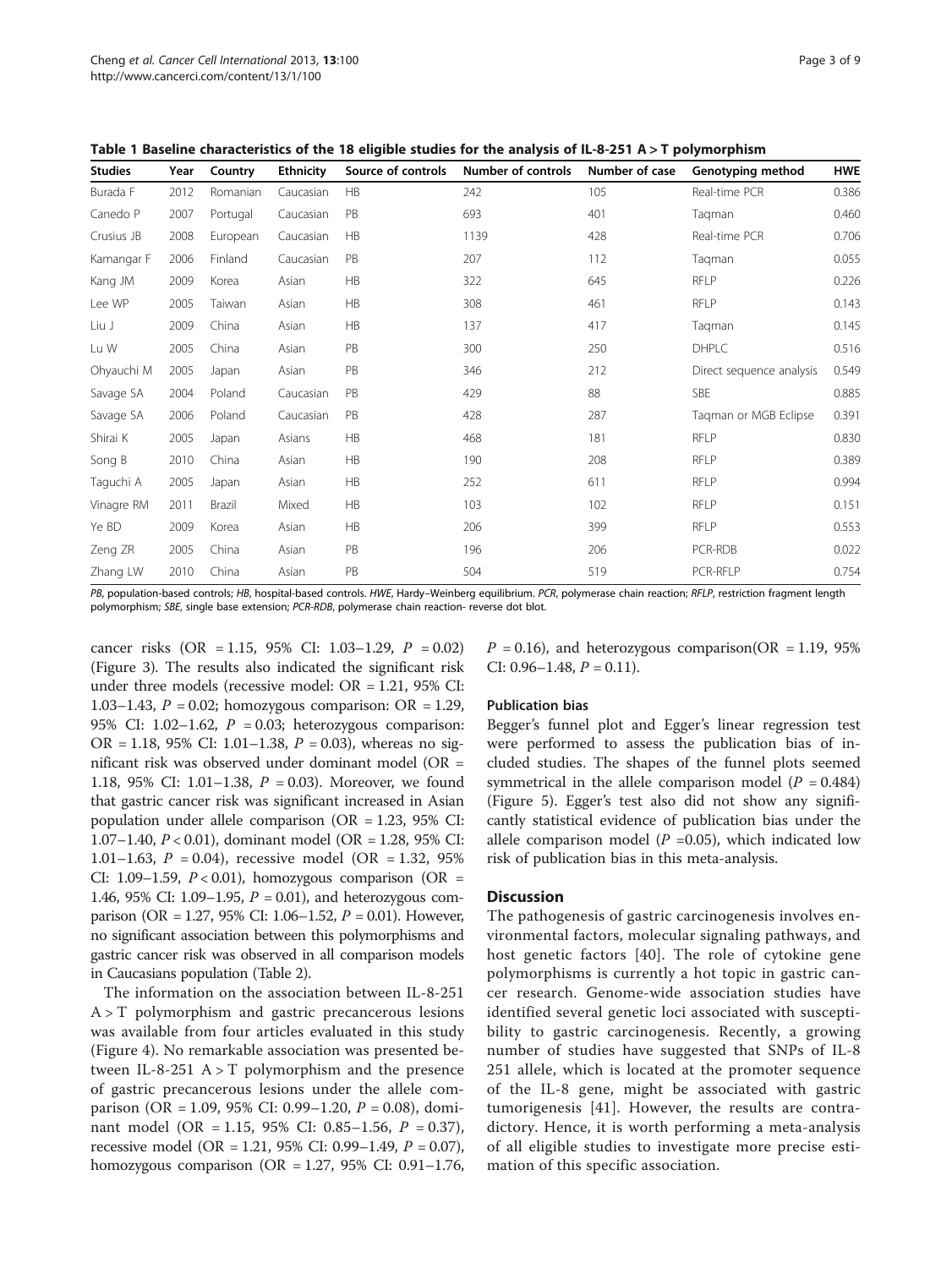<span id="page-3-0"></span>

| Table 2 Main results for the IL-8-251 A > T polymorphism with the risk of gastric carcinogenesis based on OR and 95% CI |  |  |  |
|-------------------------------------------------------------------------------------------------------------------------|--|--|--|
|-------------------------------------------------------------------------------------------------------------------------|--|--|--|

| Genotype comparison                                       | OR [95% CI]           | $Z$ ( $P$ value) | Heterogeneity of study design |                | Model  |
|-----------------------------------------------------------|-----------------------|------------------|-------------------------------|----------------|--------|
|                                                           |                       |                  | $\overline{x^2}$              | 1 <sup>2</sup> |        |
| Overall analysis (5,321 cases, 6,465 controls)            |                       |                  |                               |                |        |
| A allele vs T allele                                      | 1.14 [1.02, 1.26]     | 2.33(0.02)       | 59.55                         | 71%            | Random |
| Asian                                                     | 1.20 [1.06, 1.36]     | $2.87$ (<0.01)   | 29.42                         | 66%            | Random |
| Caucasian                                                 | $0.95$ $[0.85, 1.07]$ | 0.87(0.38)       | 7.38                          | 32%            | Random |
| AA vs $AT + TT$ (dominant model)                          | 1.17 [0.98, 1.38]     | 1.78(0.07)       | 40.15                         | 58%            | Random |
| Asian                                                     | $1.28$ [1.02, 1.61]   | 2.11(0.04)       | 24.53                         | 59%            | Random |
| Caucasian                                                 | $0.92$ $[0.79, 1.08]$ | 1.02(0.31)       | 6.42                          | 22%            | Fixed  |
| $AA + AT$ vs TT (recessive model)                         | $1.18$ [1.02, 1.36]   | 2.21(0.03)       | 50.59                         | 66%            | Random |
| Asian                                                     | 1.26 [1.08, 1.47]     | 2.86 (< 0.01)    | 23.13                         | 57%            | Random |
| Caucasian                                                 | $0.90$ $[0.78, 1.03]$ | 1.53(0.13)       | 5.29                          | 70%            | Random |
| AA vs TT (homozygous comparison)                          | 1.26 [1.02, 1.57]     | 2.10(0.04)       | 52.95                         | 6%             | Fixed  |
| Asian                                                     | 1.40 [1.08, 1.83]     | 2.50(0.01)       | 27.43                         | 64%            | Random |
| Caucasian                                                 | $0.87$ [0.73, 1.05]   | 1.48(0.14)       | 7.62                          | 34%            | Fixed  |
| AT vs TT (heterozygous comparison)                        | $1.14$ [1.00, 1.31]   | 1.97(0.05)       | 39.34                         | 57%            | Random |
| Asian                                                     | 1.21 [1.09, 1.35]     | $3.55$ (<0.01)   | 18.92                         | 47%            | Random |
| Caucasian                                                 | $0.91$ $[0.78, 1.05]$ | 1.29(0.20)       | 3.64                          | 0%             | Fixed  |
| Gastric cancer analysis (4,513 cases, 6,465 controls)     |                       |                  |                               |                |        |
| A allele vs T allele                                      | 1.15 [1.03, 1.29]     | 2.43(0.02)       | 63.29                         | 73%            | Random |
| Asian                                                     | 1.23 [1.07, 1.40]     | 2.94 (< 0.01)    | 32.40                         | 69%            | Random |
| Caucasian                                                 | 0.95 [0.84, 1.07]     | 0.85(0.40)       | 7.46                          | 33%            | Random |
| AA vs AT + TT (dominant model)                            | 1.17 [0.98, 1.39]     | 1.75(0.08)       | 40.38                         | 58%            | Random |
| Asian                                                     | $1.28$ [1.01, 1.63]   | 2.02(0.04)       | 25.37                         | 61%            | Random |
| Caucasian                                                 | $0.92$ $[0.79, 1.09]$ | 0.95(0.34)       | 6.31                          | 21%            | Fixed  |
| $AA + AT$ vs TT (recessive model)                         | $1.21$ [1.03, 1.43]   | 2.36(0.02)       | 58.32                         | 71%            | Random |
| Asian                                                     | 1.32 [1.09, 1.59]     | 2.88 (< 0.01)    | 29.51                         | 66%            | Random |
| Caucasian                                                 | $0.90$ $[0.78, 1.03]$ | 1.55(0.12)       | 5.40                          | 7%             | Fixed  |
| AA vs TT (homozygous comparison)                          | 1.29 [1.02, 1.62]     | 2.17(0.03)       | 56.20                         | 70%            | Random |
| Asian                                                     | 1.46 [1.09, 1.95]     | 2.52(0.01)       | 30.52                         | 67             | Random |
| Caucasian                                                 | $0.87$ [0.72, 1.05]   | 1.44(0.15)       | 7.65                          | 35 %           | Fixed  |
| AT vs TT (heterozygous comparison)                        | $1.18$ [1.01, 1.38]   | 2.14(0.03)       | 47.23                         | 64%            | Random |
| Asian                                                     | 1.27 [1.06, 1.52]     | 2.57(0.01)       | 25.47                         | 61%            | Random |
| Caucasian                                                 | $0.90$ [0.78, 1.05]   | 1.33(0.18)       | 3.68                          | 0%             | Fixed  |
| Precancerous lesions analysis (808 cases, 1,288 controls) |                       |                  |                               |                |        |
| A allele vs T allele                                      | 1.09 [0.99, 1.20]     | 1.66(0.08)       | 2.98                          | 0%             | Fixed  |
| AA vs AT + TT (dominant model)                            | $1.15$ [0.85, 1.56]   | 0.90(0.37)       | 1.92                          | 0%             | Fixed  |
| $AA + AT$ vs TT (recessive model)                         | 1.21 [0.99, 1.49]     | 1.84(0.07)       | 1.42                          | 0%             | Fixed  |
| AA vs TT (homozygous comparison)                          | 1.27 [0.91, 1.76]     | 1.42(0.16)       | 2.37                          | 0%             | Fixed  |
| AT vs TT (heterozygous comparison)                        | 1.19 [0.96, 1.48]     | 1.59(0.11)       | 0.69                          | 0%             | Fixed  |

The present meta-analysis summarized the correlation between the IL-8-251 A > T polymorphism and susceptibility to gastric carcinogenesis in 18 studies. The results suggested that the AA and AT genotypes of IL-8 -251A > T polymorphism appears to be associated with an overall increased risk of gastric carcinogenesis and is discovered as a risk factor of gastric cancer. Subgroup analysis by ethnicity allowed us to look for potential ethnic differences in the association. In the Asian population, the A-allele was associated with increased risk of gastric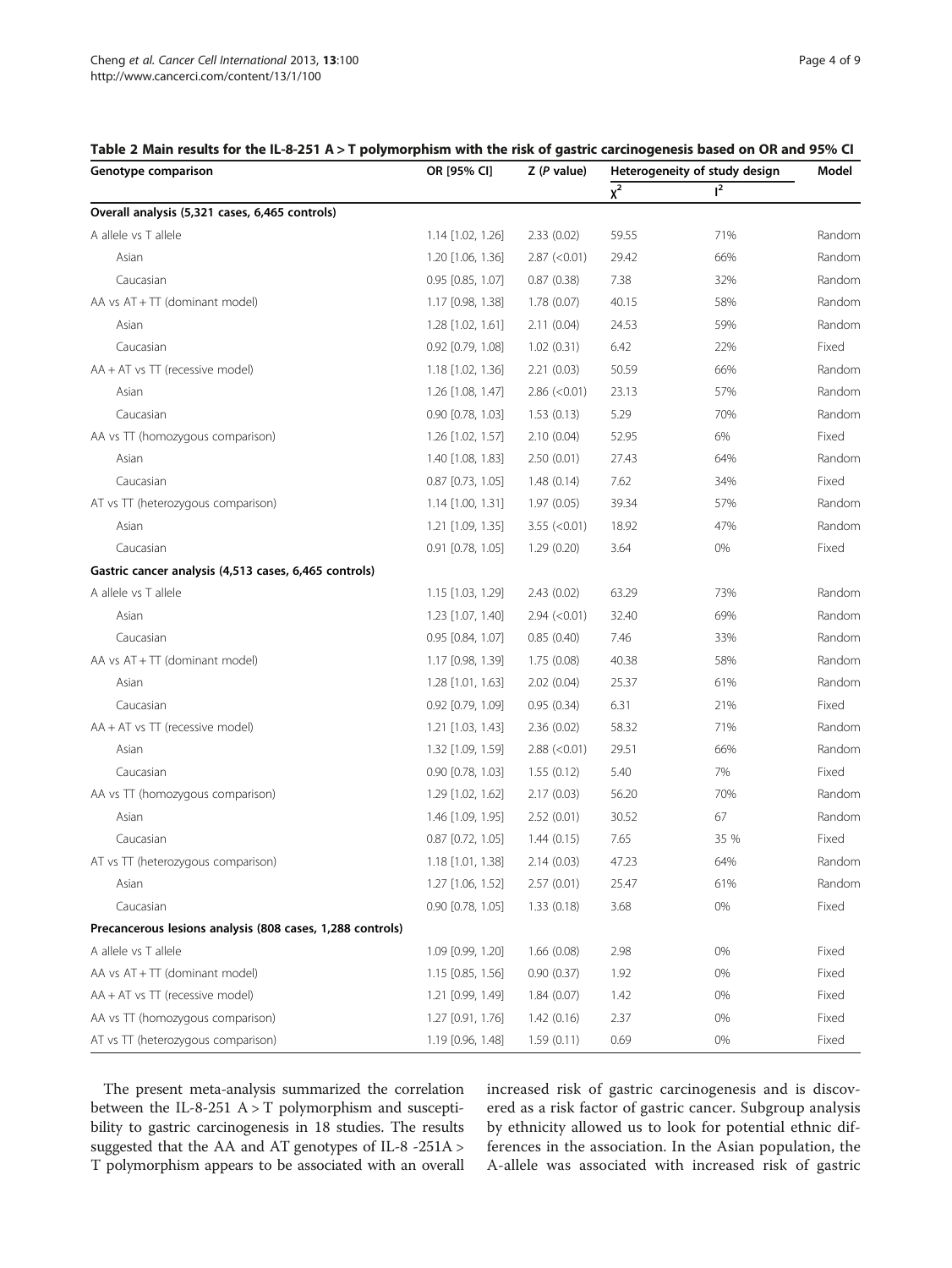<span id="page-4-0"></span>

carcinogenesis and gastric cancer based on allele comparison, dominant model, recessive model, homozygote comparison, and heterozygous comparison. However, for the Caucasian population, IL-8 -251A > T polymorphism was not associated with increased risk of gastric carcinogenesis and gastric cancer. The A allele seemed to be dominant, but in the precancerous lesion subgroup, no significance was noted for all models. The possible reason could be that genetic risk factors differ between gastric cancer and precancerous lesions.

The IL-8 promoter is estimated to be 1,500 bp. Several reports have shown relationship between IL-8 gene polymorphisms and human diseases, and all of them have focused on the A/T polymorphism at −251 upstream from the transcriptional start site. IL-8  $-251A > T$  polymorphism has been associated with altered transcription levels of IL-8 by regulating the transcriptional activity of

the gene and then proved to affect susceptibility to a large number of diseases. In the present analysis, we found an overall increase in gastric carcinogenesis of one or two allele variants as compared to wild allele T and homozygous TT genotype. After stratification into dominant and recessive genetic models, the dominant model (AA vs. AT + TT)  $(P = 0.07)$  and the recessive model  $(AA + AT \text{ vs. TT})$  $(P = 0.02)$  both showed increased (1.18 fold) risk of gastric carcinogenesis. Even though the precise role of IL-8 -  $251A > T$  polymorphism in the development of gastric carcinogenesis is unknown, a plausible mechanism is that the mutations of IL-8 gene might increase gene transcription after binding to its high affinity cell surface receptor, which eventually attribute to the correlation between IL-8 and gastric carcinogenesis risk.

In fact, 18 studies were conducted as gastric cancer subgroup, whereas only 4 studies were conducted as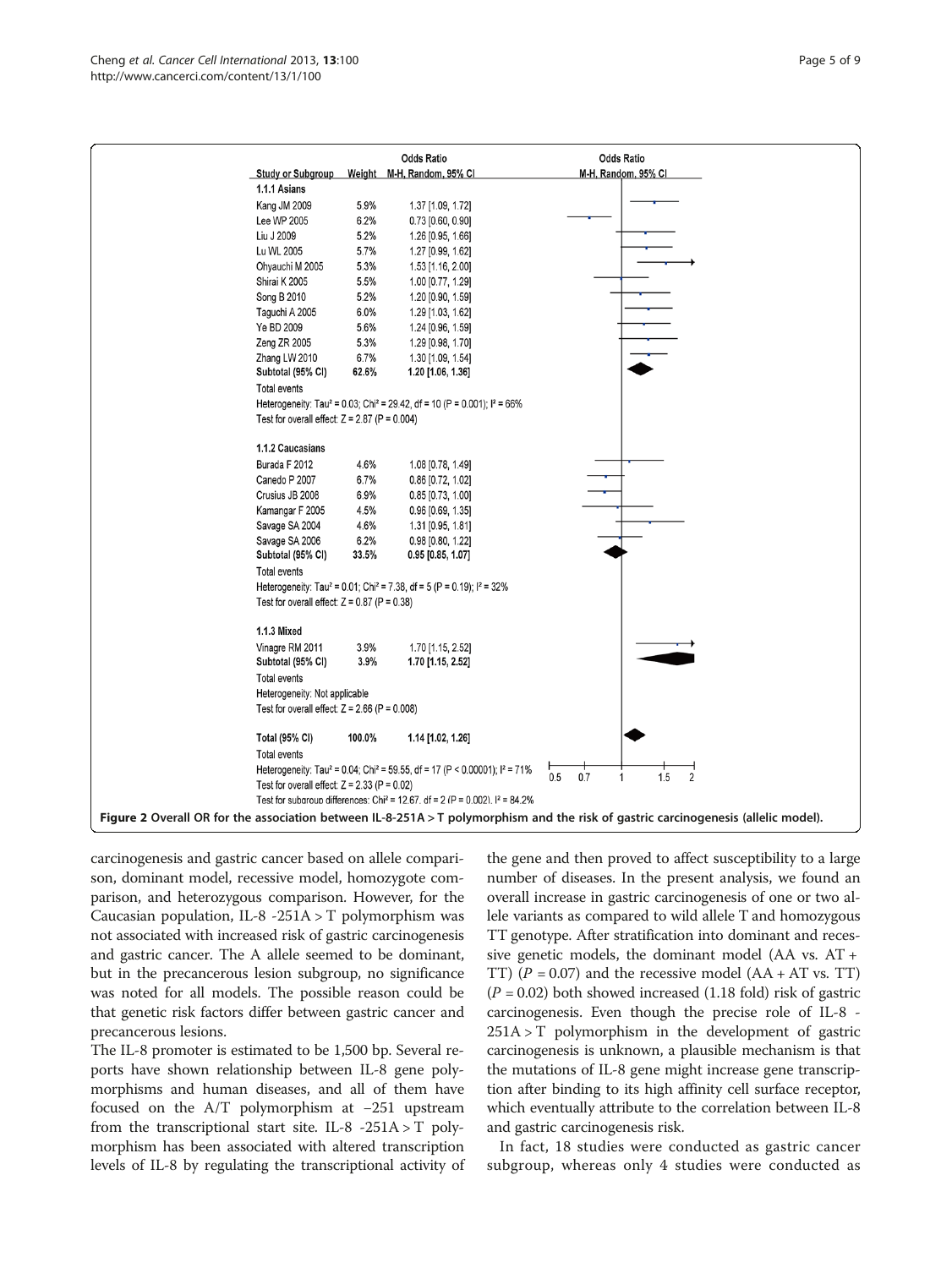<span id="page-5-0"></span>

precancerous lesions subgroup. We found that the pooled effect of studies of gastric cancer reported significant association between IL-8 -251A  $>$  T polymorphism and risk of gastric cancer. Moreover, the pooled effect of studies on patients with precancerous lesions did not show significant difference, the reasons for which might be deriving many elements and multiple mechanisms of gastric cancer and precancerous lesion disease. As is known, there are two mechanisms by which the gastric mucosa progresses to carcinoma, both starting from chronic gastritis. One mechanism is via precancerous lesions, such as gastric atrophy, intestinal metaplasia and adenomatous dysplasia leading to intestinal-type carcinomas characterized by glandular formation; the other is via hyperplastic or de novo changes leading to diffuse-type carcinomas characterized by isolated cancer cells with an infiltrative growth. However, our results showed that IL-8 -251A  $> T$  polymorphism was only associated with gastric cancer risk, but not with precancerous lesion. Thus, our metaanalysis suggested that genetic risk factors differ between gastric cancer and precancerous lesions.

In addition, results differed when stratifying the data by ethnicity. Associations between IL-8 -251A > T polymorphism and gastric carcinogenesis and gastric cancer were generally stronger in Asian than Caucasian population. This discrepancy from our meta-analysis may reflect the complex multifactorial etiology of gastric carcinogenesis.

Our results should be interpreted cautiously since some limitations exist in this present meta-analysis. First, only published studies were included in the meta-analysis. Therefore, the publication bias may have occurred, even though the use of a statistical test did not show it. Second, the number of included studies was relatively small with only about 5,321 cases. Moreover, other clinical factors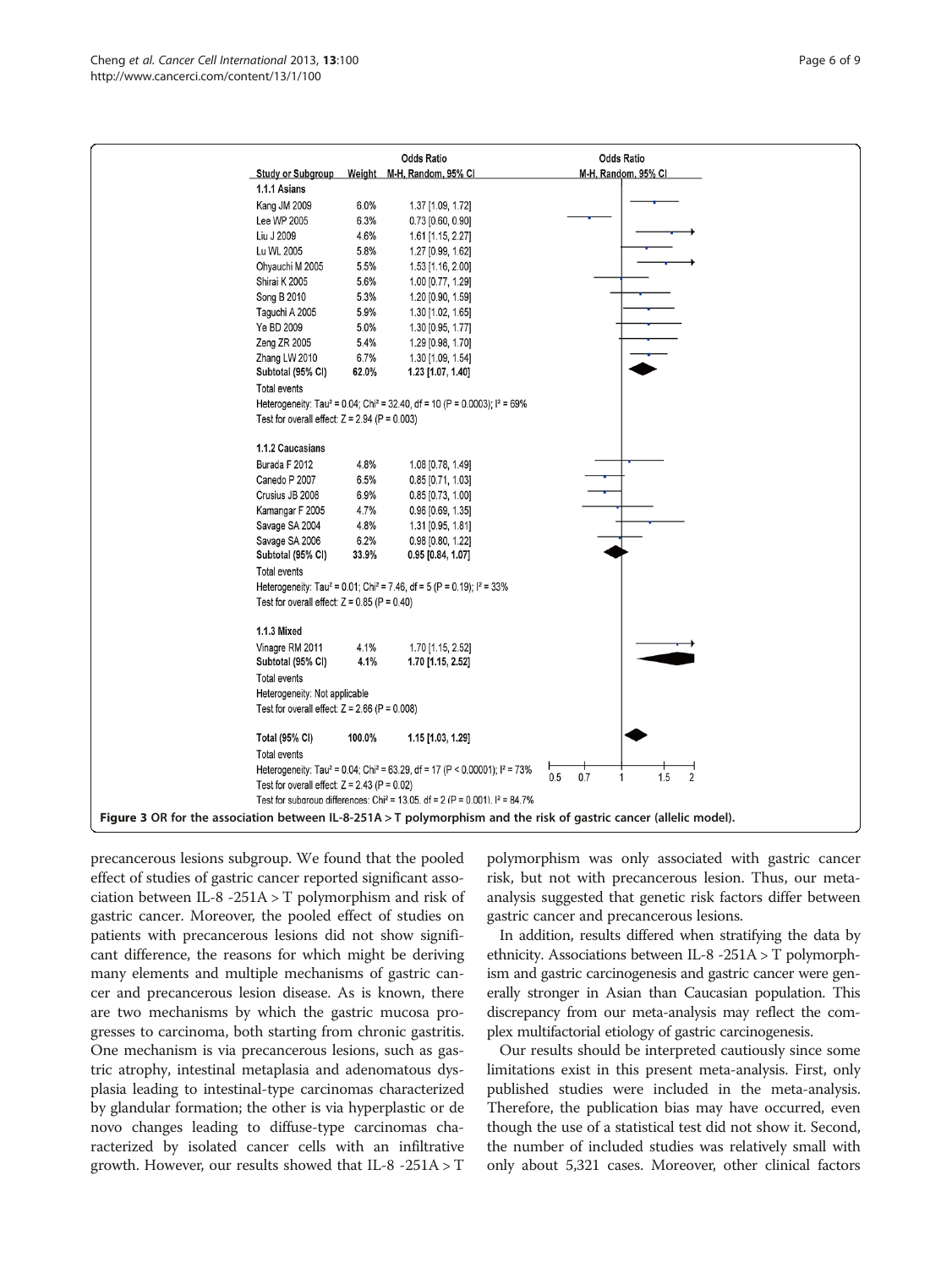<span id="page-6-0"></span>

| <b>Study or Subgroup</b>                                                                                                                                        | Weight | <b>Risk Ratio</b><br>M-H. Fixed. 95% CI | <b>Risk Ratio</b><br>M-H, Fixed, 95% CI |  |  |  |
|-----------------------------------------------------------------------------------------------------------------------------------------------------------------|--------|-----------------------------------------|-----------------------------------------|--|--|--|
| Canedo P 2007                                                                                                                                                   | 21.2%  | 0.94 [0.77, 1.16]                       |                                         |  |  |  |
| Liu J 2009                                                                                                                                                      | 25.8%  | 1.06 [0.88, 1.28]                       |                                         |  |  |  |
| Taguchi A 2005                                                                                                                                                  | 25.9%  | 1.19 [0.99, 1.43]                       |                                         |  |  |  |
| Ye BD 2009                                                                                                                                                      | 27.1%  | 1.13 [0.94, 1.36]                       |                                         |  |  |  |
| <b>Total (95% CI)</b>                                                                                                                                           | 100.0% | 1.09 [0.99, 1.20]                       |                                         |  |  |  |
| Total events                                                                                                                                                    |        |                                         |                                         |  |  |  |
| Heterogeneity: Chi <sup>2</sup> = 2.98, df = 3 (P = 0.40); $I^2 = 0\%$<br>0.5<br>$\overline{2}$<br>0.7<br>1.5<br>Test for overall effect: $Z = 1.75$ (P = 0.08) |        |                                         |                                         |  |  |  |
| <b>Figure 4 OR for the association between IL-8-251A &gt; T</b><br>polymorphism and the risk of gastric precancerous lesions<br>(allelic model).                |        |                                         |                                         |  |  |  |

such as age, ethics, and different chemotherapies in each study might lead to bias. Determining whether or not these factors influence the results of this meta-analysis would need further investigation. Third, the effect from our meta-analysis could be overestimated because many studies were retrospective cohort studies which had high risk of reporting biases. Therefore, more well-designed studies with large sample sizes are needed to further assess the precise effect of IL-8 -251A > T polymorphism in gastric carcinogenesis. Finally, the studies included in this meta-analysis were from different populations, it is possible that demographic factors can confound our results.

## Conclusions

Despite the limitations listed above, our meta-analysis results provide evidence that IL-8 -251A > T polymorphism is significantly associated with increased risk of gastric carcinogenesis, particularly in gastric cancer. Nevertheless, gastric carcinogenesis is a multifactorial and multistep process, so our results should be examined cautiously by an adequately designed prospective studies, and larger clinical trials with widely accepted assessment methods.

## Materials and methods Search strategy

A systematic literature search of MEDLINE (updated to June, 2013), Embase (updated to June, 2013), and web of Science (updated to June, 2013), and CNKI (Chinese National Knowledge Infrastructure) databases was conducted by two study investigators (D.C. and Y. H.) independently for all relevant articles. Key words used in the research included "Interleukin-8", "IL-8", "CXCL8", "gastric cancer", "stomach cancer", "precancerous lesion", "polymorphism", "SNP", "gene variant", "gene mutation", and "gastric tumor".

## Inclusion and exclusion criteria

Studies eligible for inclusion in this meta-analysis should meet the following criteria: (a) case–control studies or cohort studies focused on association between IL-8-251 A > T polymorphism and risk of gastric carcinogenesis; (b) patients have pathologically or histological confirmed gastric cancer and/or precancerous lesions; (c) The studies provided the number of cases and controls for various genotypes. The exclusion criteria of the meta-analysis were: (a) animal studies; (b) meta-analyses, letters, reviews or editorial comments; (c) studies with duplicate data or incomplete date. When an individual author published several articles obtained from the same patient population, only the newest or most complete article was included in the analysis.

#### Data extraction

Information was carefully extracted from all the eligible publications. The following data were collected from each

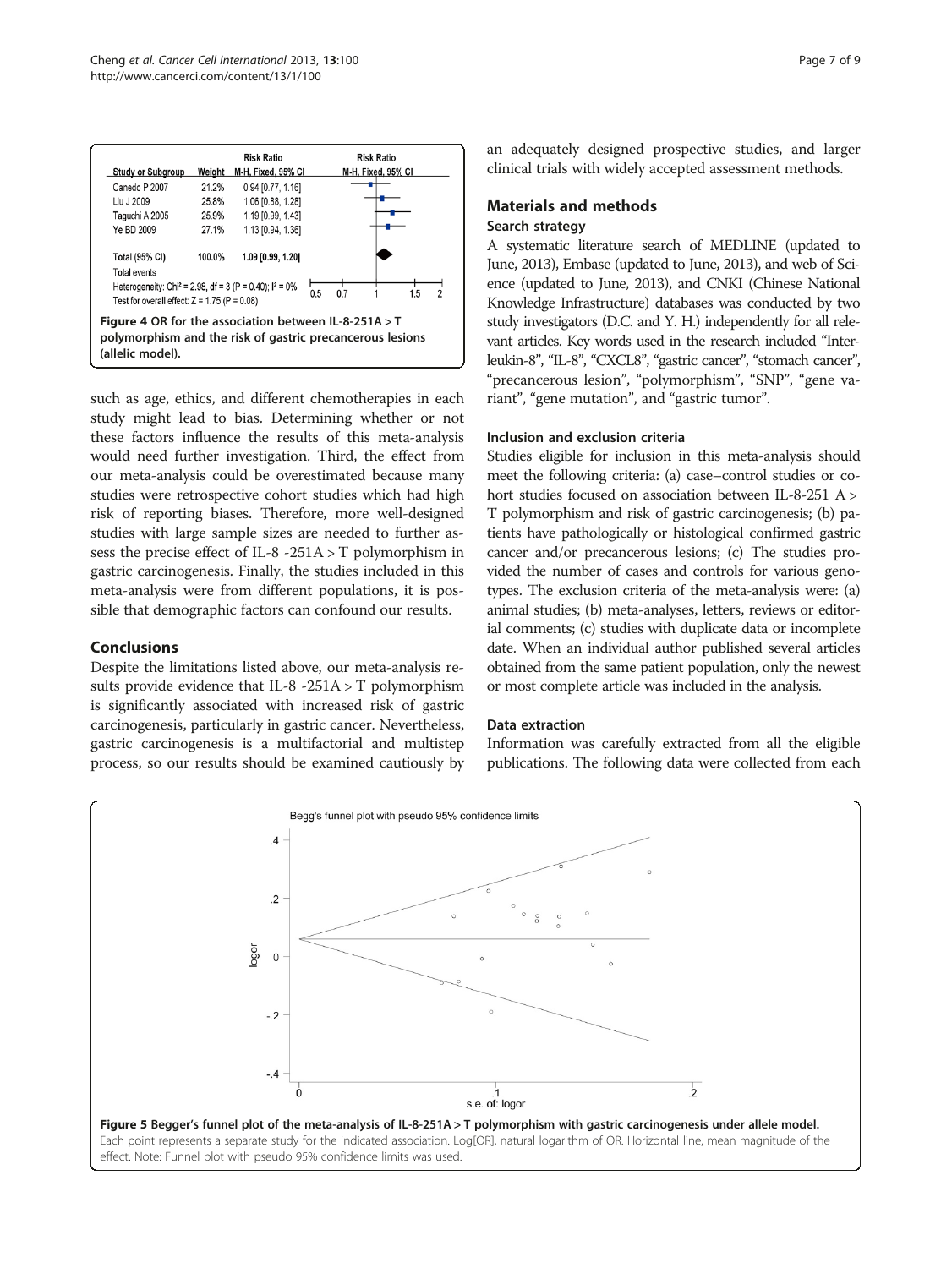<span id="page-7-0"></span>study: first author's name, publication date, country, ethnicity, source of controls, genotyping method, total numbers of cases and controls, number of cases and controls for each IL-8-251  $A > T$  polymorphism, and P value for HWE. An attempt was made to contact authors if data presentation was incomplete or if it was necessary to resolve an apparent conflict or inconsistency in the article. Any disagreements were resolved by consensus.

#### Statistical analysis

Review manager 5.1 program provided by the Cochrane Library and Stata (Version12.0, Stata Corporation) were used to perform all the statistical analysis. The association was evaluated with the use of the allelic comparison (A versus T), as well as the dominant model (AA versus  $AT + TT$ ), the recessive model  $(AA + AT \text{ versus})$ TT), the homozygous comparison (AA versus TT), and heterozygous comparison (AT versus TT), respectively. Two models of pooling data for dichotomous outcomes were conducted: the random-effects model and the fixed-effects model. The pooled statistical analysis was calculated using the fixed effects model, but a randomeffect model was performed when the P value of heterogeneity test was <0.1 (or  $I^2 > 50\%$ ). The odds ratio (OR) and 95% confidence interval (CI) were calculated for each study, and the combined OR and 95% CI were calculated for all eligible studies. OR was the proportion of the exposed population in whom disease has developed over the proportion of the unexposed population in whom disease has developed in a case–control study. The significance of the combined OR was determined by the Z-test, in which  $P < 0.05$  was considered significant. Heterogeneity assumption was assessed by the chisquare based Q test and was regarded to be statistically significant if  $P < 0.10$ . The potential publication bias was assessed by Begg's funnel plot and Egger's test [\[42,43](#page-8-0)].

#### Abbreviations

IL-8: Interleukin-8; OR: Odds ratio.

#### Competing interests

The authors declare that they have no competing interests.

#### Authors' contributions

DC conceived and designed the study. DC and YH drafted the manuscript. WZ and YM collected the data. DC performed the data analysis. All authors have read and approved the final manuscript.

#### Acknowledgements

This study was supported by Liaoning Natural Science Fund, Liaoning Province, China (Topic No: 201102257).

#### Received: 12 July 2013 Accepted: 19 October 2013 Published: 22 October 2013

#### References

Kamangar F, Dores GM, Anderson WF: Patterns of cancer incidence, mortality, and prevalence across five continents: defining priorities to reduce cancer disparities in different geographic regions of the world. J clin oncol : offic j American Soc Clin Oncol 2006, 24(14):2137–2150.

- 2. Parkin DM, Bray F, Ferlay J, Pisani P: Global cancer statistics, 2002. CA Cancer J Clin 2005, 55(2):74–108.
- 3. Krejs GJ: Gastric cancer: epidemiology and risk factors. Dig Dis 2010, 28(4–5):600–603.
- 4. Stoicov C, Saffari R, Cai X, Hasyagar C, Houghton J: Molecular biology of gastric cancer: Helicobacter infection and gastric adenocarcinoma: bacterial and host factors responsible for altered growth signaling. Gene 2004, 341:1–17.
- 5. Caldeira J, Simoes-Correia J, Paredes J, Pinto MT, Sousa S, Corso G, Marrelli D, Roviello F, Pereira PS, Weil D, et al: CPEB1, a novel gene silenced in gastric cancer: a drosophila approach. Gut 2012, 61(8):1115–1123.
- 6. Todorovic-Rakovic N, Milovanovic J: Interleukin-8 in Breast Cancer Progression. J Interferon Cytokine Res: offic j Intl Soc Interferon Cytokine Res 2013, 30(10):563–570.
- 7. Keeley EC, Mehrad B, Strieter RM: CXC chemokines in cancer angiogenesis and metastases. Adv Cancer Res 2010, 106:91–111.
- 8. Xie K: Interleukin-8 and human cancer biology. Cytokine and Growth Factor Research 2001, 12(4):375–391.
- 9. Singh RK, Varney ML: IL-8 expression in malignant melanoma: implications in growth and metastasis. Histol Histopathol 2000, 15(3):843-849.
- 10. Zuccari DA, Leonel C, Castro R, Gelaleti GB, Jardim BV, Moscheta MG, Regiani VR, Ferreira LC, Lopes JR, Neto Dde S, et al: An immunohistochemical study of interleukin-8 (IL-8) in breast cancer. Acta histochemica 2012, 114(6):571–576.
- 11. Browne A, Sriraksa R, Guney T, Rama N, Van Noorden S, Curry E, Gabra H, Stronach E, El-Bahrawy M: Differential expression of IL-8 and IL-8 receptors in benign, borderline and malignant ovarian epithelial tumours. Cytokine 2013, 64(1):413–421.
- 12. Michaud DS, Daugherty SE, Berndt SI, Platz EA, Yeager M, Crawford ED, Hsing A, Huang WY, Hayes RB: Genetic polymorphisms of interleukin-1B (IL-1B), IL-6, IL-8, and IL-10 and risk of prostate cancer. Cancer res 2006, 66(8):4525–4530.
- 13. Ewington L, Taylor A, Sriraksa R, Horimoto Y, Lam EW, El-Bahrawy MA: The expression of interleukin-8 and interleukin-8 receptors in endometrial carcinoma. Cytokine 2012, 59(2):417–422.
- 14. Lee YS, Choi I, Ning Y, Kim NY, Khatchadourian V, Yang D, Chung HK, Choi D, LaBonte MJ, Ladner RD, et al: Interleukin-8 and its receptor CXCR2 in the tumour microenvironment promote colon cancer growth, progression and metastasis. BJC 2012, 106(11):1833–1841.
- 15. Ju D, Sun D, Xiu L, Meng X, Zhang C, Wei P: Interleukin-8 is associated with adhesion, migration and invasion in human gastric cancer SCG-7901 cells. Med Oncol 2012, 29(1):91–99.
- 16. Hull J, Rowlands K, Lockhart E, Sharland M, Moore C, Hanchard N, Kwiatkowski DP: Haplotype mapping of the bronchiolitis susceptibility locus near IL8. Hum Genet 2004, 114(3):272–279.
- 17. McCarron SL, Edwards S, Evans PR, Gibbs R, Dearnaley DP, Dowe A. Southgate C, Easton DF, Eeles RA, Howell WM: Influence of cytokine gene polymorphisms on the development of prostate cancer. Cancer res 2002, 62(12):3369–3372.
- 18. Huang Q, Wang C, Qiu LJ, Shao F, Yu JH: IL-8-251A > T polymorphism is associated with breast cancer risk: a meta-analysis. J Cancer Res Clin Oncol 2011, 137(7):1147–1150.
- 19. Wang Z, Wang C, Zhao Z, Liu F, Guan X, Lin X, Zhang L: Association between -251A > T polymorphism in the interleukin-8 gene and oral cancer risk: a meta-analysis. Gene 2013, 522(2):168–176.
- 20. Landi S, Moreno V, Gioia-Patricola L, Guino E, Navarro M, De Oca J, Capella G, Canzian F: Association of common polymorphisms in inflammatory genes interleukin (IL)6, IL8, tumor necrosis factor alpha, NFKB1, and peroxisome proliferator-activated receptor gamma with colorectal cancer. Cancer res 2003, 63(13):3560–3566.
- 21. van der Kuyl AC, Polstra AM, Weverling GJ, Zorgdrager F, van den Burg R, Cornelissen M: An IL-8 gene promoter polymorphism is associated with the risk of the development of AIDS-related Kaposi's sarcoma: a case– control study. AIDS 2004, 18(8):1206–1208.
- 22. Burada F, Angelescu C, Mitrut P, Ciurea T, Cruce M, Saftoiu A, Ioana M: Interleukin-4 receptor -3223T → C polymorphism is associated with increased gastric adenocarcinoma risk. Can J Gastroenterol = Journal canadien de gastroenterologie 2012, 26(8):532–536.
- 23. Canedo P, Castanheira-Vale AJ, Lunet N, Pereira F, Figueiredo C, Gioia-Patricola L, Canzian F, Moreira H, Suriano G, Barros H, et al: The interleukin-8-251\*T/\*A polymorphism is not associated with risk for gastric